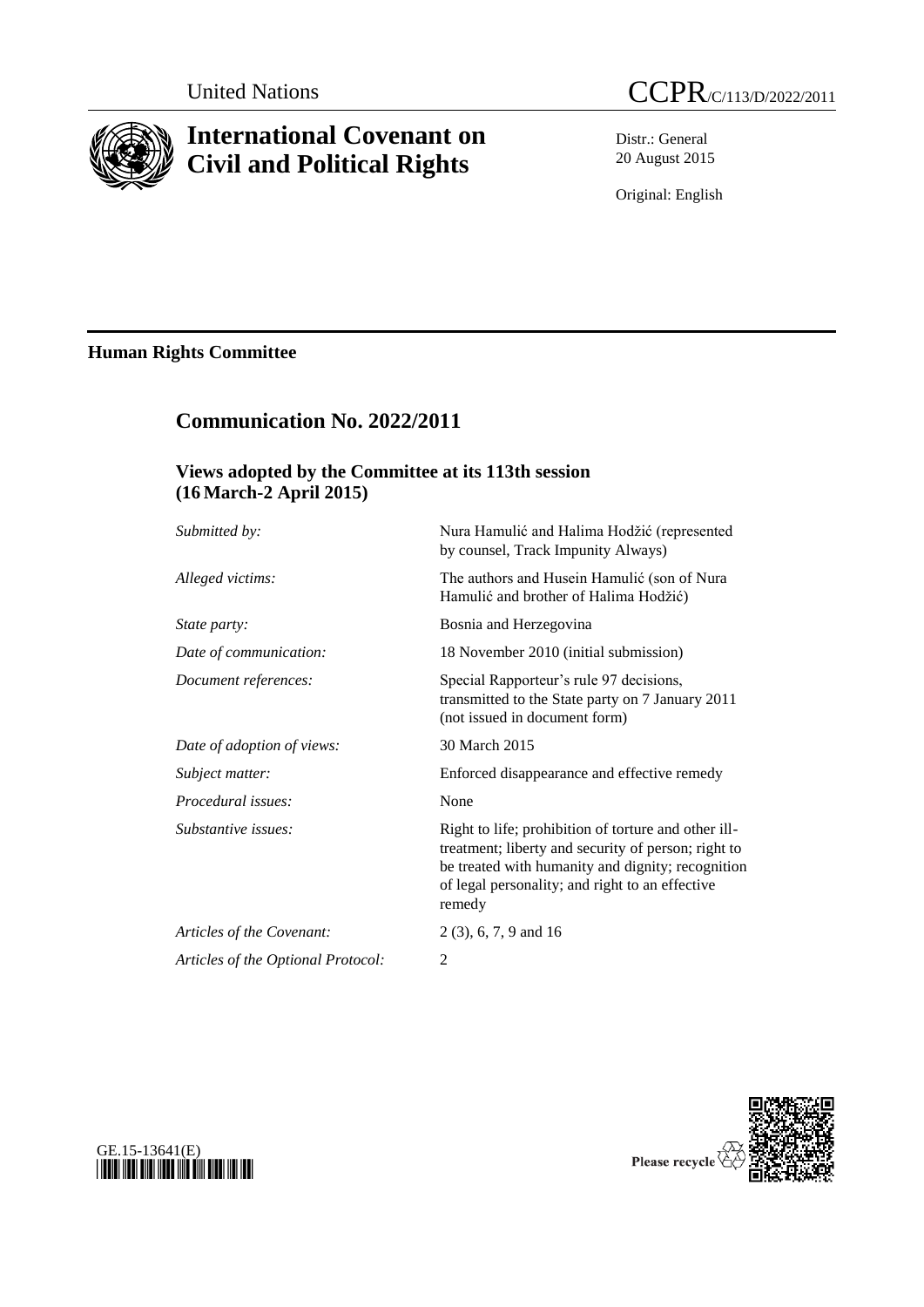### **Annex**

# **Views of the Human Rights Committee under article 5 (4) of the Optional Protocol to the International Covenant on Civil and Political rights (113th session)**

concerning

### **Communication No. 2022/2011**\*

| Submitted by:          | Nura Hamulić and Halima Hodžić (represented<br>by counsel, Track Impunity Always)    |
|------------------------|--------------------------------------------------------------------------------------|
| Alleged victims:       | The authors and Husein Hamulić (son of Nura<br>Hamulić and brother of Halima Hodžić) |
| <i>State party:</i>    | Bosnia and Herzegovina                                                               |
| Date of communication: | 18 November 2010 (initial submission)                                                |

*The Human Rights Committee*, established under article 28 of the International Covenant on Civil and Political Rights,

*Meeting on* 30 March 2015,

*Having concluded* its consideration of communication No. 2022/2011, submitted to it by Nura Hamulić and Halima Hodžić under the Optional Protocol to the International Covenant on Civil and Political Rights,

*Having taken into account* all written information made available to it by the authors of the communication and the State party,

*Adopts* the following:

### **Views under article 5 (4) of the Optional Protocol**

1. The authors of the communication are Nura Hamulić and Halima Hodžić, who submitted the communication on their own behalf and on behalf of Husein Hamulić, the son of Ms. Hamulić and the brother of Ms. Hodžić. The authors and Mr. Hamulić, who are all nationals of Bosnia and Herzegovina, were born on 14 April 1927, 15 March 1956 and 2 July 1968 respectively. The authors claim that the State party has violated Mr. Hamulić's rights under articles 6, 7, 9 and 16, read in conjunction with article 2 (3), of the Covenant. They also claim that the State party has violated their rights under article 7, read in

<sup>\*</sup> The following members of the Committee participated in the examination of the present communication: Yadh Ben Achour, Lazhari Bouzid, Sarah Cleveland, Olivier de Frouville, Yuji Iwasawa, Ivana Jelić, Duncan Laki Muhumuza, Photini Pazartzis, Mauro Politi, Sir Nigel Rodley, Victor Manuel Rodríguez-Rescia, Fabian Omar Salvioli, Dheerujlall Seetulsingh, Anja Seibert-Fohr, Yuval Shany, Konstantine Vardzelashvili and Margo Waterval. The text of the individual opinion of Committee member Anja Seibert-Fohr (concurring) and the separate opinion by Committee members Olivier de Frouville, Mauro Politi, Victor Manuel Rodríguez-Rescia and Fabián Omar Salvioli (partly dissenting) are appended to the present Views.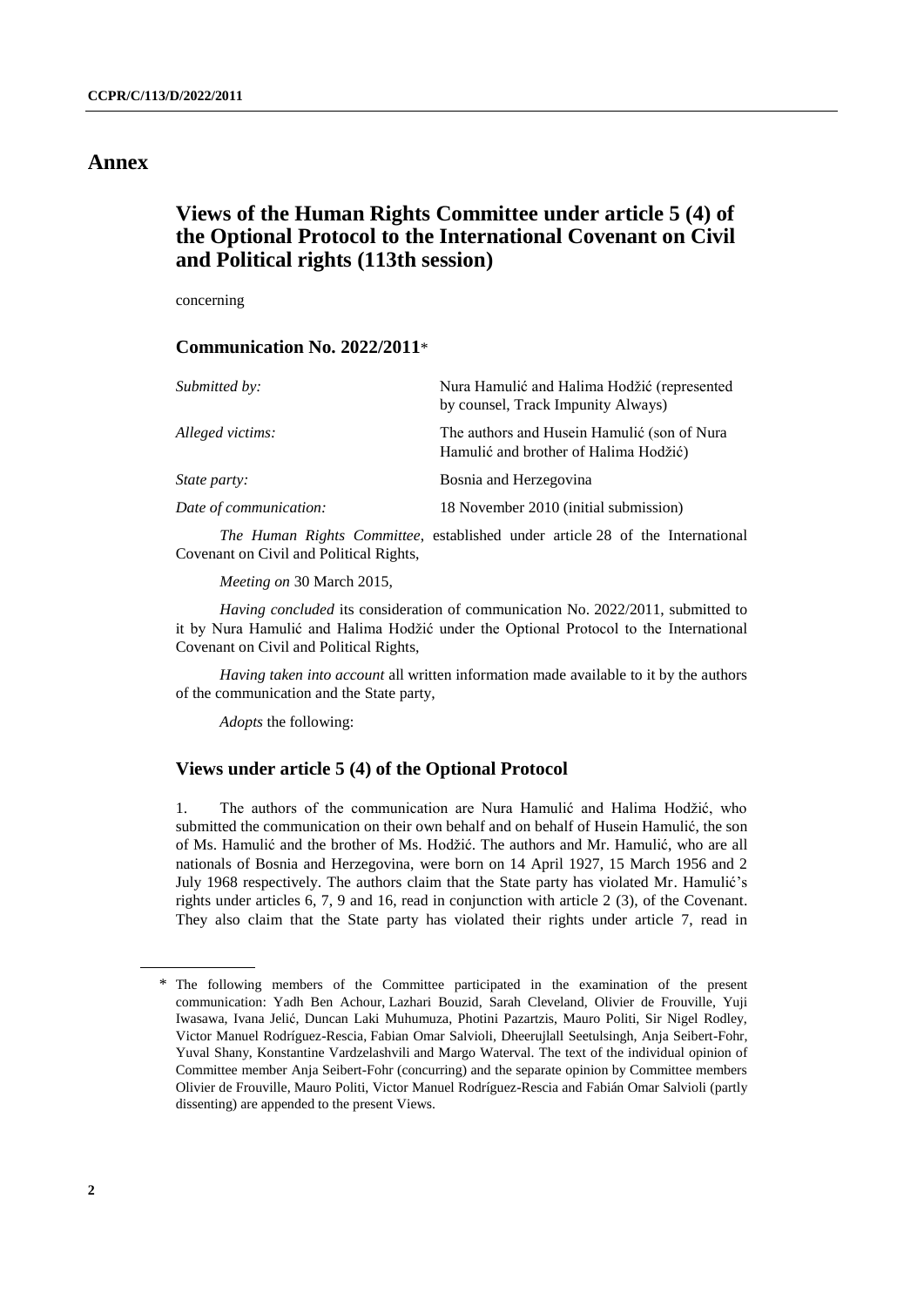conjunction with article 2 (3), of the Covenant. The authors are represented by counsel. The Optional Protocol entered into force for the State party on 1 June 1995.

### **The facts as submitted by the authors**

2.1 The events took place during the armed conflict between the Bosnian governmental forces on the one side and the Bosnian Serb forces and the National Yugoslav Army on the other that led to the independence of Bosnia and Herzegovina. The conflict was characterized by ethnic cleansing operations and other atrocities in which thousands of persons were killed, were taken to concentration camps or disappeared without trace.<sup>1</sup> Several of the disappearances occurred in Bosnian Krajina between May and August 1992, most prominently in the region of Prijedor, which includes the village of Hambarine. 2

<span id="page-2-0"></span>2.2 The authors used to live in the village of Hambarine. On 20 July 1992, members of the National Yugoslav Army and of paramilitary groups arrived in the village and surrounded the house of the Hamulić family. Ms. Hamulić, her husband, Ms. Hodžić, Husein Hamulić and another brother, Mustafa Hamulić, were present. Since soldiers apprehended Mustafa, Husein hid behind the family house and escaped into the woods surrounding Hambarine. Three persons, T.H., S.R. and I.H., who also hid in the woods, saw Husein alive for the last time. To avoid looking suspicious, he and the other three persons decided to split up. Husein's fate and whereabouts remain unknown. The authors claim that, at the time, the area was under the control of the National Yugoslav Army, and that Husein fell into the hands of the Army's members.

2.3 The authors remained in their house for over two weeks. Afterwards, they moved to the village of Travnik. Seven days later, Ms. Hodžić left with her children for Slovenia and then went to Finland. Ms. Hamulić and her husband remained for six months in Travnik. Ms. Hamulić's husband reported the disappearance of his sons, Mustafa and Husein, to the local chapter of the International Committee of the Red Cross (ICRC). Later, Ms. Hamulić and her husband joined Ms. Hodžić in Finland, where Ms. Hamulić and her husband also contacted ICRC concerning their sons' disappearance.

2.4 The armed conflict came to an end in December 1995, when the General Framework Agreement for Peace in Bosnia and Herzegovina entered into force.<sup>3</sup>

2.5 After returning to Hambarine on 1 September 2004, the authors and other members of their family filed an ante mortem questionnaire with regard to Husein and Mustafa before ICRC, the "Association of the Red Cross of Bosnia and Herzegovina" and the "Red Cross of the Federation of Bosnia and Herzegovina" and gave them DNA samples to facilitate the process of identifying the mortal remains exhumed by local forensic experts. Mustafa's mortal remains were located in a mass grave in Kevljani and exhumed in 2004. They were buried in the graveyard of Hambarine.

2.6 On 1 November 2007, the authors obtained a certificate by the Federal Commission on Missing Persons stating that Husein Hamulić had been registered as a missing person since 20 July 1992 and that this information was based on data derived from the

 $1$  The authors refer to the report submitted by member of the Working Group on Enforced or Involuntary Disappearances Manfred Nowak on the special process on missing persons in the territory of the former Yugoslavia (see E/CN.4/1996/36, paras. 22, 49-60, 67-68, 85 and 88).

<sup>&</sup>lt;sup>2</sup> The authors refer to annexes I-V to the final report of the commission of experts established pursuant to Security Council resolution 780 (1992) (S/1994/674/Add.2 (vol. I)).

<sup>3</sup> In accordance with the Agreement, Bosnia and Herzegovina consists of two entities: the Federation of Bosnia and Herzegovina and Republika Srpska. Brčko District was formally inaugurated on 8 March 2000 under the exclusive sovereignty of the State and international supervision.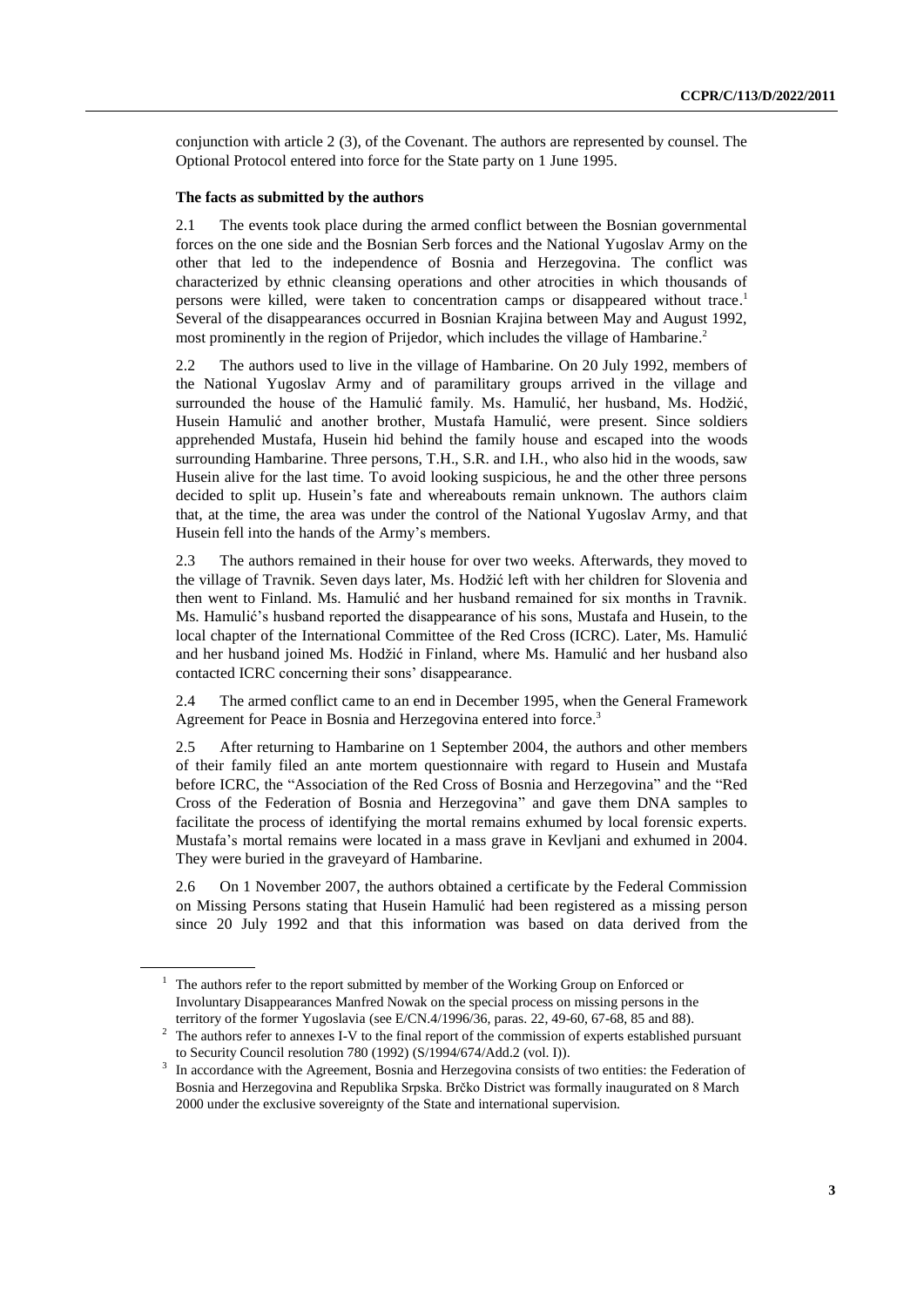perpetrators themselves, ICRC, prisoners and family members, among other sources. The authors claim that although the authorities were aware of Mr. Hamulić's disappearance and had access to relevant information, no ex officio, prompt, thorough, impartial, independent and effective investigation was carried out in order to locate him, to make known his fate and whereabouts and, should he have died, to locate, exhume, identify and return to his family his mortal remains.

2.7 On 19 November 2007, Ms. Hamulić requested from the Administrative Service of the Department for Veterans and Protection of the Disabled in Prijedor a disability pension pursuant to article 25 of the Law on the Protection of Civilian Victims of War and article 190 of the Law on Administrative Procedure, on the basis of the death of her son Mustafa and the disappearance of her other son Husein.

2.8 On 4 March 2008, Ms. Hamulić applied to the Human Rights Commission of the Constitutional Court of Bosnia and Herzegovina, claiming violation of articles 3 (prohibition of torture) and 8 (right to respect for private and family life) of the European Convention for the Protection of Human Rights and Fundamental Freedoms, as well as articles II.3 (b) and (f) of the Constitution of Bosnia and Herzegovina. The Constitutional Court decided to join together several applications submitted by relatives of missing persons, and therefore dealt with them as one collective case.

<span id="page-3-0"></span>2.9 On 13 May 2008, the Constitutional Court adopted a decision in which it concluded that the applicants of the collective case were relieved from exhausting domestic remedies before ordinary courts, as "no specialized institution on enforced disappearance in Bosnia and Herzegovina seems to be operating effectively".<sup>4</sup> The Court further found a violation of articles 3 and 8 of the European Convention, because of the lack of information on the fate of the disappeared relatives of the applicants, including the fate of Husein Hamulić. The Court ordered the Bosnian authorities concerned to provide "all accessible and available information on members of the applicants' families who went missing during the war, urgently and without further delay and no later than 30 days from the date of the receipt of the decision". The Court also ordered the authorities to ensure the operational functioning of the institutions established in accordance with the Law on Missing Persons, namely the Missing Persons Institute, the Fund for Support to the Families of Missing Persons in Bosnia and Herzegovina and the Central Records of Missing Persons in Bosnia and Herzegovina, immediately and without further delay, and no later than 30 days from the date of the court order. The competent authorities were requested to submit information within six months to the Constitutional Court about the measures taken to implement the decision.

2.10 The Constitutional Court did not adopt a decision on the issue of compensation, considering that it was covered by the provisions of the Law on Missing Persons concerning financial support and by the establishment of the Fund for Support to the Families of Missing Persons in Bosnia and Herzegovina. However, the authors argue that the dispositions on financial support have not been implemented and that the Fund has still not been established.

2.11 On 22 September 2008, to follow up on the Constitutional Court's decision, the Missing Persons Institute addressed a letter to Ms. Hamulić stating that her son had been reported as a missing person to the Institute and ICRC and that it was trying to find out his fate, in cooperation with the State Prosecutor's Office, the Ministry of the Interior and security agencies. The authors point out that the Institute did not provide any information

<sup>4</sup> The authors refer to the Constitutional Court's judgements concerning *M.H. and others* (case No. AP-129/04), 27 May 2005, paras. 37-40, and *Fatima Hasić and others* (case No. AP 95/07), 29 May 2008.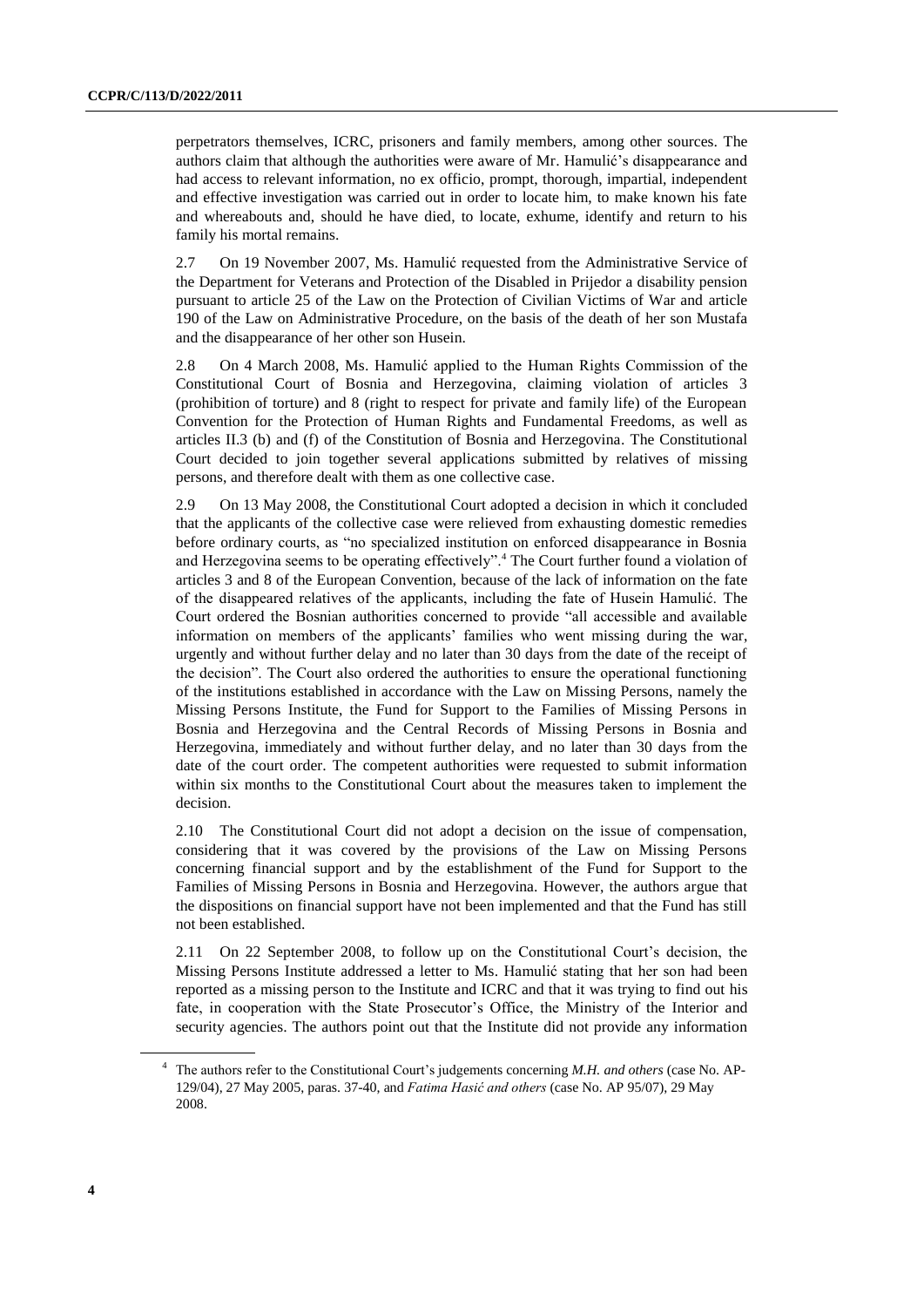on the actions and measures taken in order to ascertain Husein's fate and whereabouts and to prosecute and sanction those responsible for his disappearance.

2.12 The time limits set forth by the Constitutional Court in its decision expired and the relevant institutions did not provide any information on the fate and whereabouts of the victims, nor did they submit to the Court any information on the measures taken to implement its decision. The authors argue that although Ms. Hamulić wrote several times to different authorities, at the moment the communication was submitted to the Committee she had not received any further information from the Institute nor from any other authority involved in tracing activities and investigations on the fate and whereabouts of missing persons.

2.13 On 27 January 2009, the Administrative Service of the Department for Veterans and Protection of the Disabled in Prijedor granted Ms. Hamulić a monthly disability pension of 140 marks. <sup>5</sup> The right to monthly pension was awarded starting on 1 October 2007. The authors claim that such pension is a form of social assistance and cannot replace the adoption of adequate measures of reparation for the serious human rights violations suffered by the authors and their relative.

2.14 On 18 August 2010, Ms. Hamulić applied to the Constitutional Court and requested it to proceed with the adoption of a ruling establishing that the authorities had failed to enforce its decision of 13 May 2008, pursuant to article 74.6 of its rules of procedure. Nevertheless, at the moment the communication was submitted to the Committee, she had not received any reply from the Court and no action had been carried out by the authorities.

2.15 As to the requirement under article 5 (2) (b) of the Optional Protocol, the authors hold that there was no effective remedy and that the Constitutional Court itself admitted that Ms. Hamulić and the other applicants "did not have at their disposal an effective and adequate remedy to protect their rights".<sup>6</sup> In the light of article VI (4) of the State party's Constitution, the Constitutional Court's ruling of 13 May 2008 must be considered final and binding. Therefore, the authors do not have any other effective remedy to exhaust. With regard to Ms. Hodžić, the authors argue that although she did not formally file an application before Court, she accompanied her mother and supported her, undertaking all formal démarches on her mother's behalf; that her mother would not have been able to follow the proceedings without her support since she is illiterate; that she could not reasonably be requested to duplicate the proceedings already undergone by her mother; and that no effective remedy had been established by the Constitutional Court.

2.16 On the admissibility of the communication *ratione temporis*, the authors submit that, even though the events took place before the entry into force of the Optional Protocol for the State party, enforced disappearance is per se a continuing violation of several human rights<sup>7</sup> that lasts and continues to be committed until the victim is located. In their case,

According to the authors, the sum is equivalent to 70 euros.

<sup>6</sup> The authors refer to the Constitutional Court's ruling concerning case *M.H. and others* (see footnote [4\)](#page-3-0), para 37.

<sup>7</sup> The authors refer to the jurisprudence of international courts and bodies, as well as to article 14.2 of the Draft Articles on Responsibility of States for Internationally Wrongful Acts, adopted by the International Law Commission at its fifty-third session and annexed to General Assembly resolution 56/83. See, inter alia, European Court of Human Rights, *Varnava and others v. Turkey*, Grand Chamber judgement of 18 September 2009, paras. 136-148; Inter-American Court of Human Rights, *Goiburú and others v. Paraguay*, judgement of 22 September 2006, series C No. 153; Inter-American Court of Human Rights, *Radilla Pacheco v. México*, judgement of 23 November 2009, series C No. 209, paras. 23-24; Working Group on Enforced or Involuntary Disappearances general comment No. 9 (2010) on enforced disappearance as a continuous crime; International Convention for the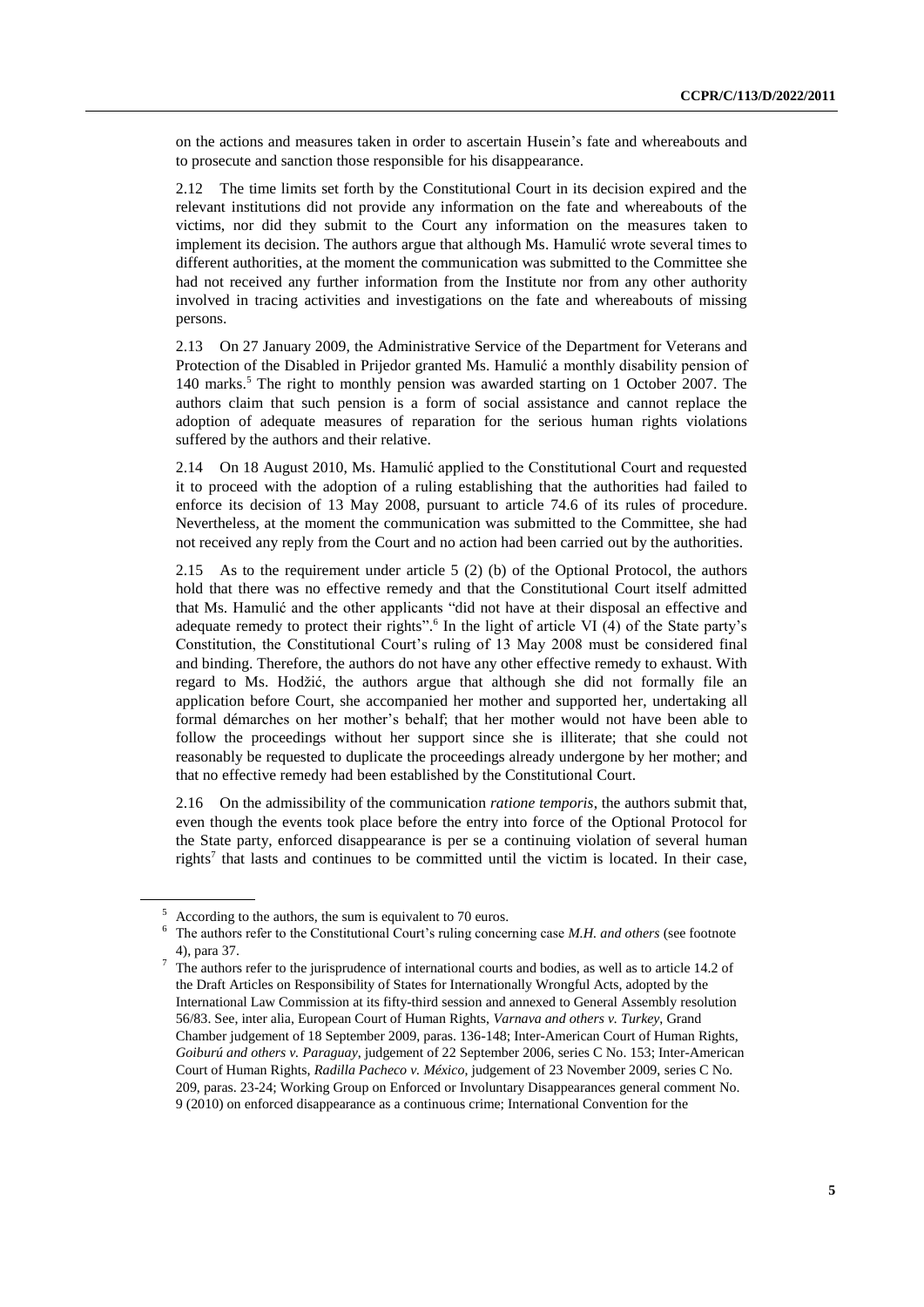domestic authorities, including the Constitutional Court, have qualified Husein Hamulić as a missing person. However, his fate and whereabouts have not yet been ascertained. Further, the authorities have not implemented the decision of the Constitutional Court of 13 May 2008 and the Office of the Prosecutor has not taken any measure to sanction those responsible for such failure.

### **The complaint**

3.1 The authors maintain that Husein Hamulić was the victim of enforced disappearance by members of the National Yugoslav Army, that enforced disappearances comprise, by their nature, multiple offences, and that, in his case, it amounts to a violation of articles 6, 7, 9 and 16, read in conjunction with article 2 (3), of the Covenant. The authors point out that Husein's fate and whereabouts have remained unknown since 20 July 1992 and that his disappearance occurred within the context of a widespread and systematic attack directed against the civilian population. The fact that he was last seen alive in the woods of Hambarine, an area under the control of the National Yugoslav Army and paramilitary groups that were perpetrating acts of ethnic cleansing, makes it possible to conclude that he was placed in a situation of grave risk of suffering irreparable damages to his personal integrity and life.

3.2 In spite of their efforts, the authors have not received any relevant information about the causes and circumstances of Mr. Hamulić's disappearance. They note that although they reported his disappearance to institutions dealing with missing persons in the State party and although the authorities therefore had access to relevant information on his case, no ex officio, prompt, impartial, thorough and independent investigation has been carried out to find out his fate and whereabouts; that, should he have died, his mortal remains have not been located, exhumed, identified or returned to his loved ones; and that no one has been summoned, investigated or convicted for his enforced disappearance.

3.3 The State party is responsible for investigating all cases of enforced disappearance and for providing information on the whereabouts of missing persons. In this respect, the authors refer to a report of the Working Group on Enforced or Involuntary Disappearances in which it is stated that the primary responsibility for carrying out these tasks remains with the authorities under whose jurisdiction a suspected mass grave falls.<sup>8</sup> The authors further argue that the State party has an obligation to conduct ex officio, prompt, impartial, thorough and independent investigations into gross human rights violations, such as enforced disappearances, acts of torture or arbitrary killings. The obligation to conduct an investigation also applies in cases of killings or other acts affecting the enjoyment of human rights that are not imputable to the State. In these cases, the obligation to investigate arises from the duty of the State to protect all individuals under its jurisdiction from acts committed by private persons or groups of persons that may impede the enjoyment of their human rights.<sup>9</sup>

Protection of all Persons against Enforced Disappearance, art. 8 (1); and communication No. 400/1990, *Mónaco de Gallicchio v. Argentina*, Views adopted on 3 April 1995, para. 10.4.

<sup>8</sup> Nowak, report on the special process on missing persons in the territory of the former Yugoslavia (see footnot[e 1,](#page-2-0) para. 78).

<sup>9</sup> See Human Rights Committee general comment No. 31 (2004) on the nature of the general legal obligation imposed on States parties to the Covenant, para. 8. See also Inter-American Court of Human Rights, *Chitay Nech and others v. Guatemala*, judgement of 25 May 2010, series C No. 212, para. 89; Inter-American Court of Human Rights, *Velasquez Rodriguez v. Honduras,* judgement of 29 July 1988, series C No. 4, para. 172; European Court of Human Rights, *Demiray v. Turkey,*  application No. 27308/95, judgement of 21 November 2000, para. 50; European Court of Human Rights, *Tanrikulu v. Turkey,* application No. 23763/94, judgement of 8 July 1999, para. 103; and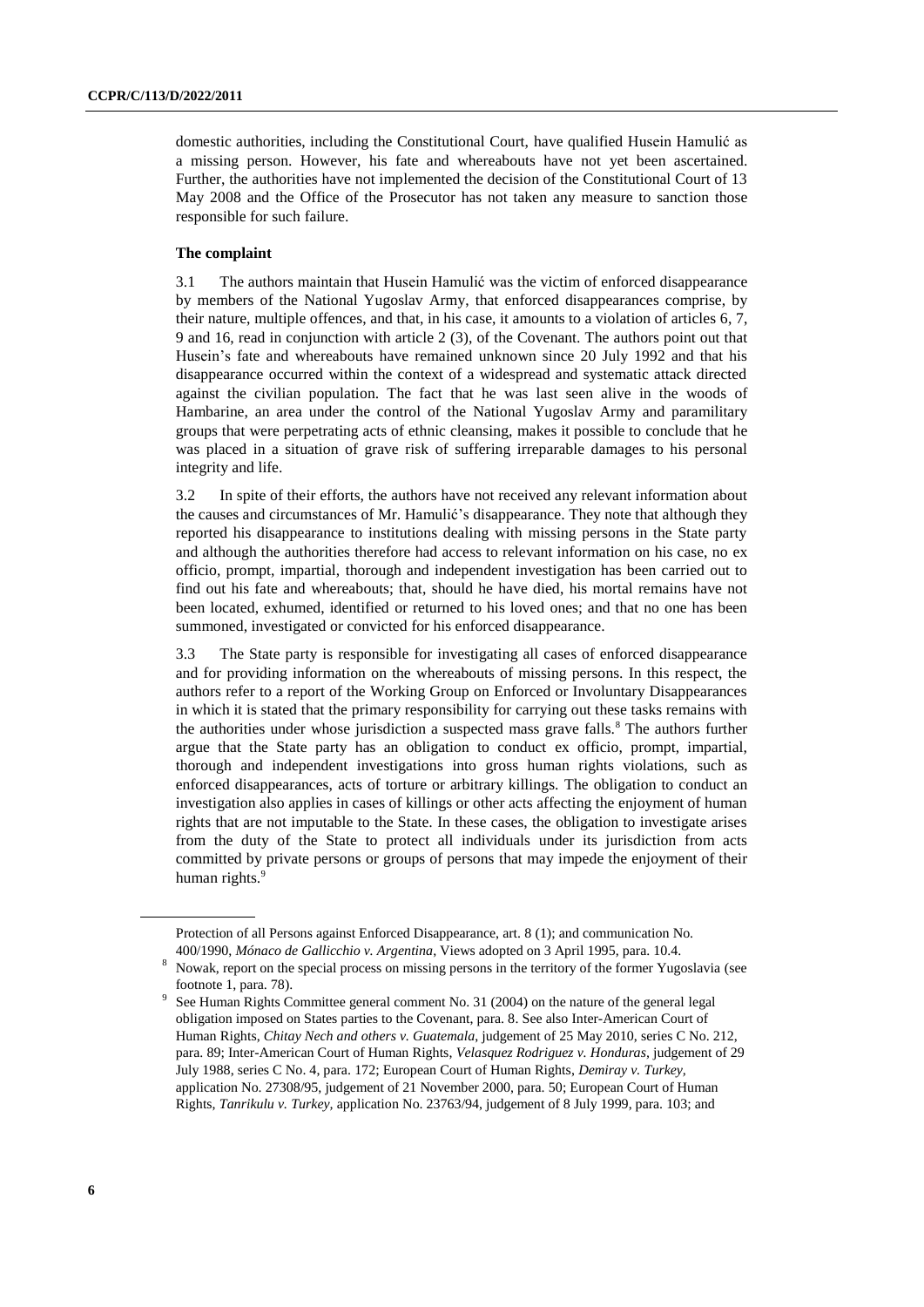3.4 The authors refer to the Committee's jurisprudence according to which a State party has a primary duty to take appropriate measures to protect the life of a person.<sup>10</sup> In cases of enforced disappearance, the State party has an obligation to investigate and bring perpetrators to justice. In the light of the circumstances of Mr. Hamulić's disappearance, the authors hold that the failure of the State party to conduct an effective and thorough investigation into the present case (see paras. 3.1 and 3.2 above) amounts to a violation of Mr. Hamulić's right to life, in breach of article 6, read in conjunction with article 2 (3), of the Covenant.

3.5 The authors further refer to the jurisprudence of the Committee according to which enforced disappearance constitutes, in itself, a form of torture, $\frac{11}{11}$  and note that no investigation has yet been carried out by the State party in order to identify, prosecute, judge and sanction those responsible in the case under review. Therefore, Husein's disappearance amounts to treatment contrary to article 7, read in conjunction with article 2 (3), of the Covenant.

3.6 Mr. Hamulić's rights under article 9 of the Covenant were also violated. The circumstances of his disappearance (see para. 3.1 above) lead to reasonably presume that he was captured by members of the National Yugoslav Army. However, his detention was not entered into any official record or register and his relatives have never seen him again. He was never charged with a crime, nor was he brought before a judge or any other official authorized by law to exercise judicial power. He was unable to take proceedings before a court to challenge the lawfulness of his apprehension. As no explanation has been given by the State party and no efforts have been made to clarify his fate, the authors consider that the State party has violated his rights under article 9, read in conjunction with article 2 (3), of the Covenant.

3.7 The authors refer to the jurisprudence of the Committee, according to which enforced disappearance may constitute a refusal to recognize the victim before the law if that person was in the hands of the authorities of the State party when last seen and if the efforts of his or her relatives to obtain access to effective remedies have been systematically denied.<sup>12</sup> In the present case, the failure of the State party's authorities to conduct an investigation keeps Mr. Hamulić outside the protection of the law since July 1992. Consequently, the State party is responsible for a continuing violation of article 16, read in conjunction with article 2 (3), of the Covenant.

3.8 Mr. Hamulić's detention has not been acknowledged by the authorities, leaving him without access to an effective remedy. Despite their efforts, the authors have not received any relevant information about the causes and circumstances of the disappearance of their relative and no investigation has been carried out by the State party (see para. 3.2 above). Their efforts have been systematically frustrated. Moreover, the Constitutional Court has stated that there is no specialized institution able to conduct an effective and thorough investigation concerning persons who went missing during the armed conflict. Consequently, the authors claim that the State party has violated Mr. Hamulić's rights under articles 6, 7, 9 and 16, read in conjunction with article 2 (3), of the Covenant.

European Court of Human Rights, *Ergi v. Turkey,* application no. 23818/94, judgement of 28 July 1998, para. 82.

<sup>10</sup> Communication No. 84/1981, *Dermit Barbato v. Uruguay*, Views adopted on 21 October 1982, para. 10.

<sup>11</sup> Communications No. 449/1991, *Mojica v. Dominican Republic*, Views adopted on 10 August 1994, para. 5.7; No. 1327/2004, *Grioua v. Algeria*, Views adopted on 16 August 2007, para. 7.6; and No. 1495/2006, *Zohra Madoui v. Algeria*, Views adopted on 1 December 2008, para. 7.4.

<sup>12</sup> Communications No. 1495/2006, *Zohra Madoui v. Algeria,* Views adopted on 1 December 2008, para. 7.7; No. 1327/2004, *Grioua v. Algeria*, Views adopted on 16 August 2007, para. 7.9.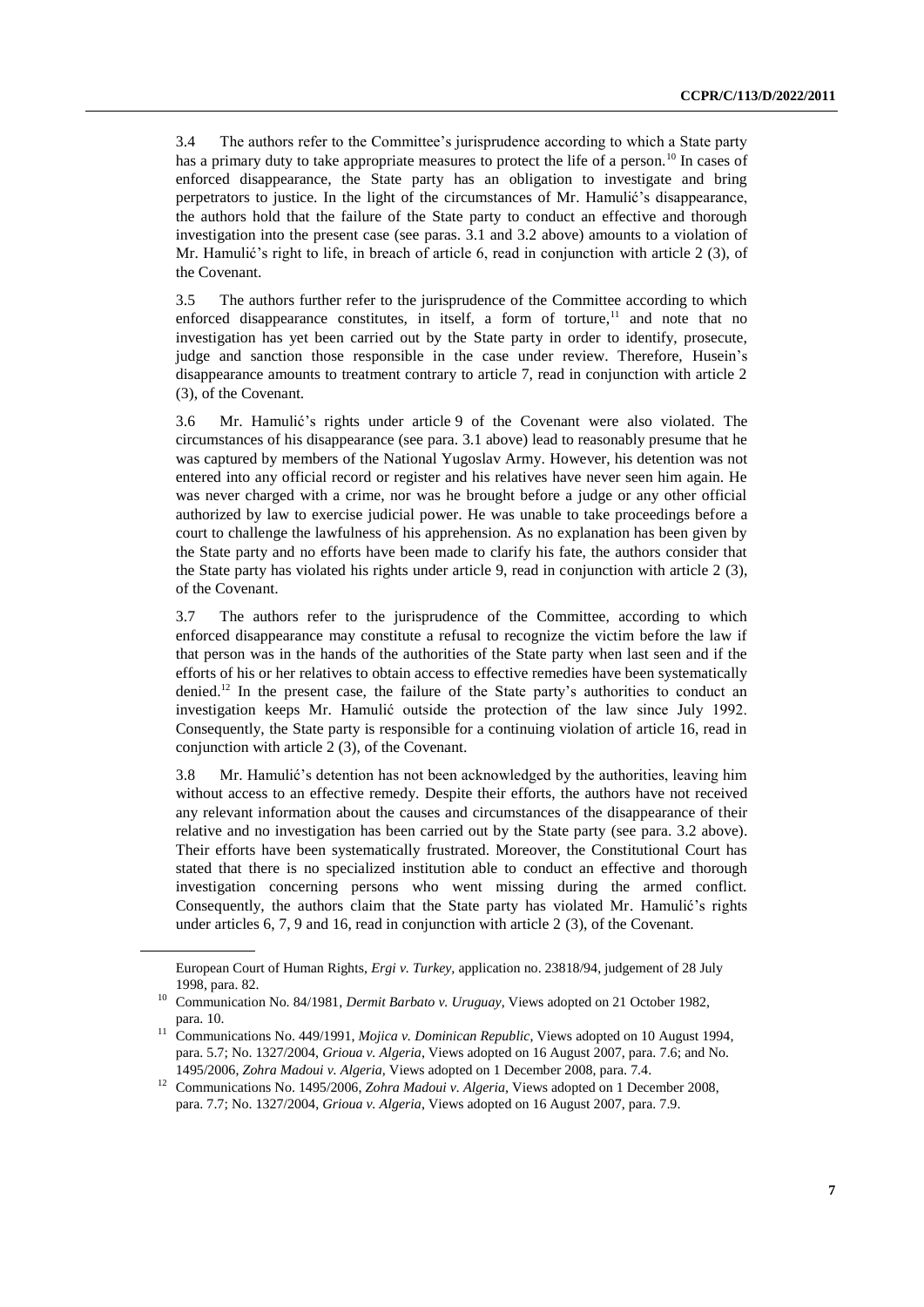3.9 The authors further allege that they are themselves victims of a violation by the State party of article 7, read in conjunction with article 2 (3), of the Covenant. They were subjected to deep anguish and distress owing to their relative's enforced disappearance, as well as to the acts and omissions of the authorities in dealing with the issues for more than 20 years. Despite their efforts, their relative's fate and whereabouts remain unknown and his remains, should he have died, have not been returned to the family, fostering their ongoing anguish and frustration in not being able to give him a proper burial. They have addressed enquiries to various official authorities but have never received any plausible information. The authors point out that the authorities failed to implement the judgement of the Constitutional Court of 13 May 2008 and the Law on Mission Persons (in particular, those provisions concerning the establishment of the Fund) leaving families of missing persons without appropriate reparations. Against this background, the attitude of indifference of the State party's authorities to their requests amounts to inhuman treatment.

3.10 The authors request the Committee to recommend that the State party do the following: (a) order an independent investigation, to be carried out as a matter of urgency, concerning the fate and whereabouts of their relative and, should his death be confirmed, to locate, exhume, identify and respect his mortal remains and return them to the family; (b) bring the perpetrators before the competent civilian authorities for prosecution, judgement and sanction, and disseminate publicly the results of this measure; (c) ensure that the authors obtain integral reparation and prompt, fair and adequate compensation; and (d) ensure that the measures of reparation cover material and moral damage and measures of restitution, rehabilitation, satisfaction and guarantees of non-repetition. In particular, they request that the State party acknowledge its international responsibility, on the occasion of a public ceremony, in their presence and in the presence of the authorities, that official apologies be issued to the authors and that the State party name a street or build a monument or a commemorative plate in Hambarine in memory of all the victims of enforced disappearance during the armed conflict and of the ethnic cleansing operations perpetrated in the village. The State party should also provide the authors with medical and psychological care immediately and free of charge, through its specialized institutions, and grant them access to free legal aid, where necessary, in order to ensure that they have available, effective and sufficient remedies. As a guarantee of non-repetition, the State party should establish as soon as possible educational programmes on international human rights law and international humanitarian law for all members of the army, the security forces and the judiciary.

#### **State party's observations on admissibility and merits**

4.1 By a note verbale dated 25 March 2011, the State party submitted its observations on admissibility and merits. It refers to the legal framework that has been established for the prosecution of perpetrators of war crimes in the post-war period since December 1995. It states that a national strategy for war crimes was adopted in December 2008, with the objective of finalizing the prosecution of perpetrators of the most complex war crimes within 7 years of the adoption of the strategy and of perpetrators of other war crimes within 15 years. The State party further refers to the adoption of the 2004 Law on Missing Persons, creating the Missing Persons Institute, with the aim of improving the process of tracing missing persons and identifying mortal remains. It recalls that, of the nearly 32,000 persons who went missing during the war, the remains of 23,000 persons have been found and 21,000 identified.

4.2 In April 2009, the Missing Persons Institute established a regional office in Istočno, Sarajevo, as well as a field office and organizational units in Sarajevo. The State party considers that those initiatives provide the conditions for faster and more efficient processes to search for disappeared persons in the territory of Bosnian Krajina, including Prijedor. Their investigators are on site every day to collect information on potential mass graves and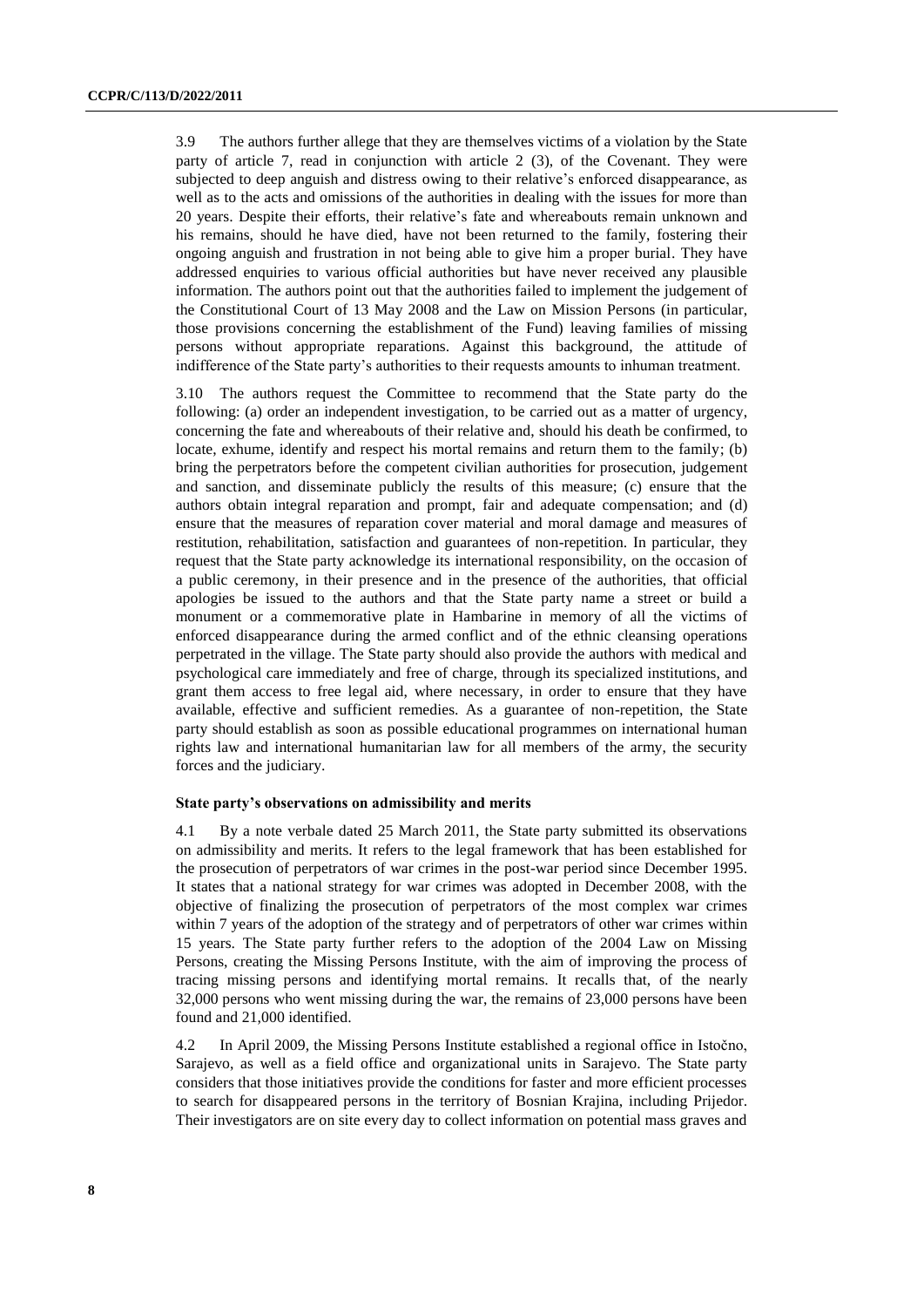to establish contacts with witnesses. Since 1998, 721 graves have been exhumed and 48 other graves have been re-exhumed in this area, including in the municipality of Prijedor, where the body of Mr. Hamulić could perhaps be found. The State party further informs the Committee that when its observations were submitted the Institute had filed to the Office of the Prosecutor two requests for the exhumation of remains from a site in Hambarine-Copici.

4.3 The State party maintains that according to the municipality of Prijedor the authors had not submitted any request to it and that therefore it has no information concerning their case. Likewise, the Attorney of the Republika Srpska has no information related to this case.

#### **Authors' comments on the State party's observations**

5.1 The authors submitted their comments on the State party's observations on 12 May 2011. They refer to the general comment of the Working Group on Enforced or Involuntary Disappearances on enforced disappearance as a continuous crime and, in particular, to its paragraphs 1, 2, 7 and 8. They consider that the State party, in its observations, does not object to the admissibility of the communication and substantially acknowledges the merits of the allegations formulated therein. The authors further consider that those observations corroborate their allegation that Mr. Hamulić remains registered as an "unaccounted for" missing person and state that no match has been found through the online inquiry tool set up by the International Commission on Missing Persons. The tracing process is, therefore, still open and still under the responsibility of the Bosnian authorities, who are under the obligation to establish his fate and whereabouts; should Mr. Hamulić have died, to search for, locate, respect and return his remains to his family; to disclose to the latter the truth regarding the circumstances of his enforced disappearance and regarding the progress and results of the investigation into the fate of their loved one; and to guarantee them redress for the ongoing violations.

5.2 The authors state that, so far, none of them and none of the eyewitnesses of the events that led to the enforced disappearance of Mr. Hamulić have been contacted by personnel of the Missing Persons Institute regional office in Istočno or the field office in Sarajevo referred to by the State party, while they consider that they would be able to provide those authorities with information that could be relevant to locating him.<sup>13</sup> They further point out that the State party, in its observations, provides general references to the existence of mass graves that lack precise information as to where their relative's remains could be located. Should the Institute have reliable information according to which the mortal remains of Mr. Hamulić could be located at the Hambarine-Copici site, the authors should be informed accordingly without delay and be involved in the whole process of locating, exhuming and identifying the remains.

5.3 The authors further argue that the high number of war crimes still requiring investigation does not relieve the State party from its responsibility to conduct a prompt, impartial, independent and thorough investigation into cases of gross human rights violations or from regularly informing relatives of the victims on the progress and results of those investigations. Although the enforced disappearance of Mr. Hamulić was promptly reported to various authorities, the authors have not been contacted or received any

<sup>&</sup>lt;sup>13</sup> The authors refer to the report on best practices in the matter of missing persons prepared by the drafting group of the Advisory Committee on missing persons (see A/HRC/AC/6/2, paras. 53, 56 and 80-97) and to the general comment of the Working Group on Enforced or Involuntary Disappearances on the right to the truth in relation to enforced disappearance, in particular, paragraph 4.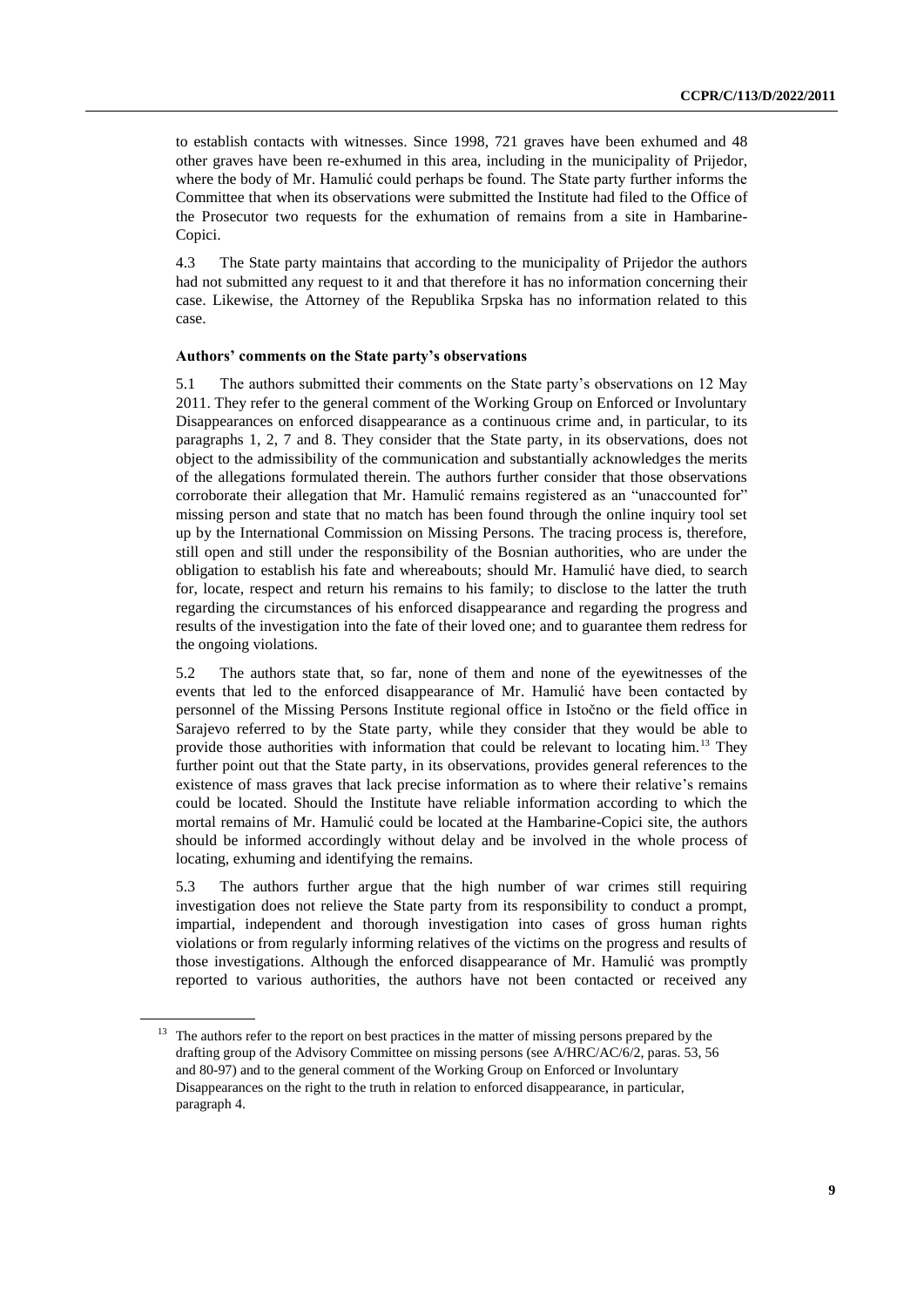feedback. In this regard, the authors reiterate that relatives of victims of enforced disappearance should be closely involved in the investigations. In particular, they should be regularly given information on the process of the investigations and their results, and on whether trials might forthcoming.<sup>14</sup>

5.4 The authors consider that the implementation of the national strategy for war crimes has been deficient and cannot be used by the State party as a sufficient response concerning the lack of information on the progress and results of the investigations carried out, nor can it justify the inactivity of the authorities concerned. The authors further argue that the adoption of a transitional justice strategy cannot replace access to justice and redress for the victims of gross human rights violations and their relatives.

5.5 In the light of the State party's reference to the Law on Missing Persons, the authors reiterate that several years after its entry into force some of its crucial provisions, including those concerning the establishment of the Fund, have not been implemented. Furthermore, a number of international institutions have noted that the establishment of the Fund would not be enough to guarantee integral reparation to relatives of missing persons.<sup>15</sup>

#### **State party's additional observations on admissibility and merits**

6.1 On 4 July and on 11 and 17 August 2011, the State party submitted additional information and reiterated its observations, highlighting the efforts made to determine the fate and whereabouts of all missing persons in Bosnia and Herzegovina, including in the municipality of Prijedor. Its capacities, however, are still inadequate to dispose of all pending cases in a short period of time. The State party further stated that no relevant developments had occurred in the case of Mr. Hamulić. The Office of the Attorney General of Republika Srpska reported that the Prijedor Office of the Deputy Attorney General had not registered any case concerning his case and the authors' claims. Likewise, the Prosecutor Office of Bosnia and Herzegovina pointed out that its records of war crimes cases contained no case regarding Mr. Hamulić's disappearance. Nor was his name registered as victim.

6.2 As regards the argument of the authors that they have received no information about the status of the case of Mr. Hamulić, the State party notes that the Prosecutor's Office of Bosnia and Herzegovina set up a central database of all pending war crimes cases provided for in the national war crimes prosecution strategy.

6.3 The State party informs that the Law on Establishing and the Manner of Settling of Internal Debt of the Republika Srpska<sup>16</sup> establishes courts' and other authorities' competence and regulates the proceedings for granting compensation for pecuniary and non-pecuniary damages in cases of disappeared persons. In addition, the government of the Republika Srpska has taken measures to accelerate the process of tracing missing persons.

6.4 By a letter dated 7 July 2011, the Missing Persons Institute reported that it was making efforts to trace missing persons in the territory of Bosnian Krajina and that it would

<sup>&</sup>lt;sup>14</sup> The authors refer to the general comment of the Working Group on Enforced or Involuntary Disappearances on the right to the truth in relation to enforced disappearance, para 3, and the report of the Working Group on its mission to Bosnia and Herzegovina (see A/HRC/16/48/Add.1, paras. 34 and 63-64).

<sup>&</sup>lt;sup>15</sup> The authors refer to the concluding observations on Bosnia and Herzegovina of the Committee against Torture (see CAT/C/BIH/CO/2-5, para.18) and the report of Working Group on its mission to Bosnia and Herzegovina (see A/HRC/16/48/Add.1, paras. 39-48).

<sup>&</sup>lt;sup>16</sup> Name of the Act as provided by the State party.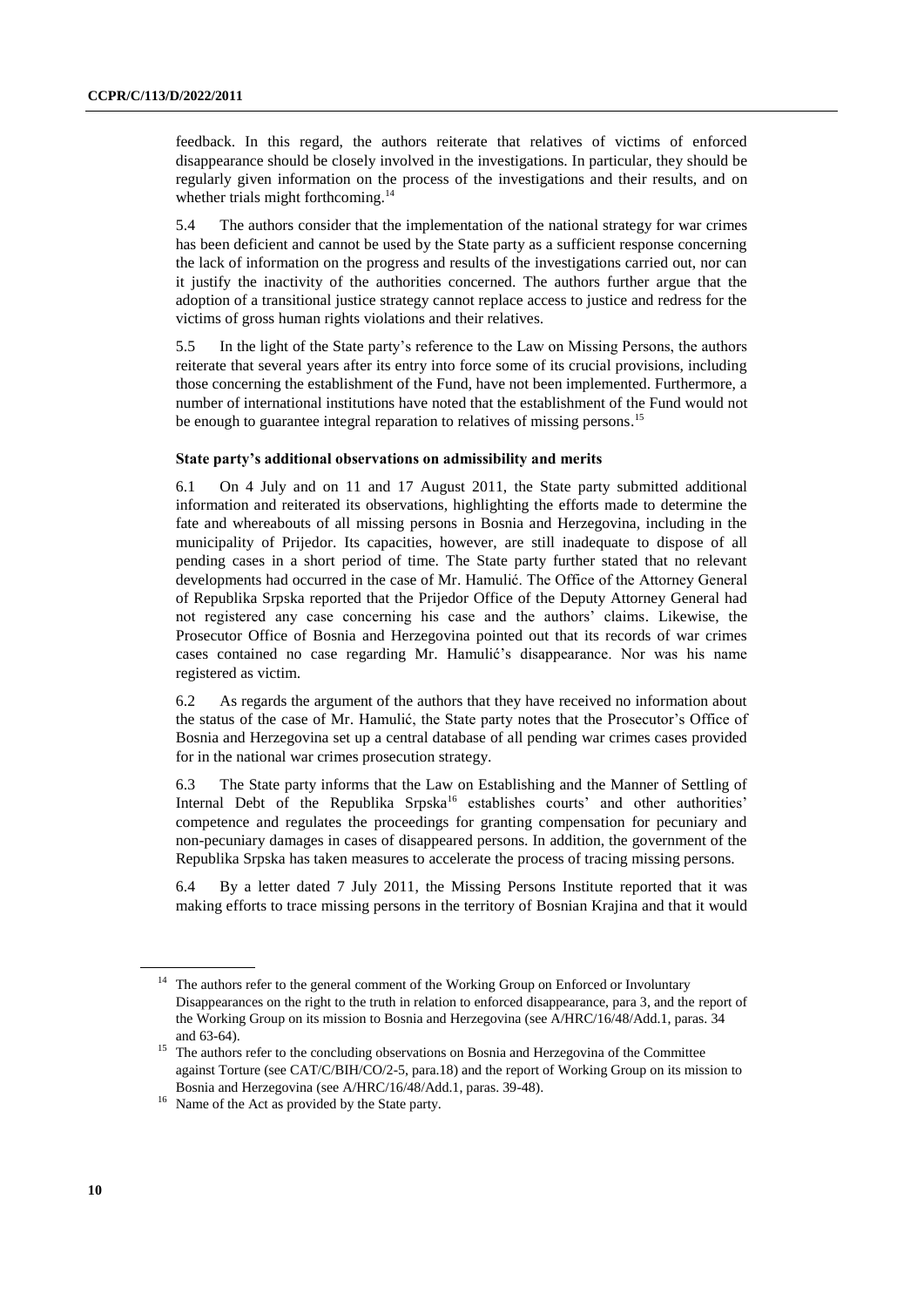contact Mr. Hamulić's relatives in the future in order to provide further information on his case.

### **Additional information submitted by the authors**

7.1 On 9 September 2011, the authors provided additional information to the Committee. The authors considered that the State party's further observations do not provide any substantive information concerning the admissibility and merits of their communication. Furthermore, its observations show that the State party's authorities do not have any relevant information that may contribute to clarifying Mr. Hamulić's fate and whereabouts or to provide meaningful indications with regard to the steps taken by them to fulfil the obligations contained in the Covenant. On the contrary, the authorities recognize the existence of serious shortcomings, for instance, in the process of identifying, investigating, judging and prosecuting those responsible for his disappearance.

7.2 The authors reiterate their comments as to the lack of implementation of the Law on Missing Persons, although it entered into force on 17 November 2004. As at the time of submitting the additional information to the Committee, the Fund had not yet been established.

#### **Issues and proceedings before the Committee**

#### *Consideration of admissibility*

8.1 Before considering any claim contained in a communication, the Committee must, in accordance with rule 93 of its rules of procedure, decide whether the case is admissible under the Optional Protocol.

8.2 The Committee has ascertained, as required under article 5 (2) of the Optional Protocol, that the same matter is not being examined under another procedure of international investigation or settlement and that the authors have exhausted all available domestic remedies.

8.3 The Committee notes that the State party has not challenged the admissibility of the communication and considers that the authors' allegations regarding violations of Mr. Hamulić's rights under articles 6, 7, 9 and 16, read in conjunction with article 2(3), as well as violations of the authors' rights under article 7, read in conjunction with article 2 (3), of the Covenant, have been sufficiently substantiated for the purposes of admissibility. The Committee therefore declares the communication admissible and proceeds to its examination on the merits.

#### *Consideration of the merits*

9.1 The Committee has considered the case in the light of all the information made available to it by the parties, as provided under article 5 (1) of the Optional Protocol.

9.2 The Committee takes note of the authors' claims that on 20 July 1992 Mr. Hamulić escaped in the woods surrounding Hambarine, where he was last seen alive; that this area was under control of the National Yugoslav Army and paramilitary groups that were perpetrating acts of ethnic cleansing; that the disappearance occurred within the context of a widespread and systematic attack directed against the civilian population; and that, against this background, it is reasonable to presume that in July 1992 Mr. Hamulić was subjected to enforced disappearance by Army forces. No ex officio, prompt, impartial, thorough and independent investigation has been carried out by the State party to clarify Mr. Hamulić fate and whereabouts and to bring the perpetrators to justice. In this respect, the Committee recalls its general comment No. 31 (2004) on the nature of the general legal obligation imposed on States parties to the Covenant, according to which failure by a State party to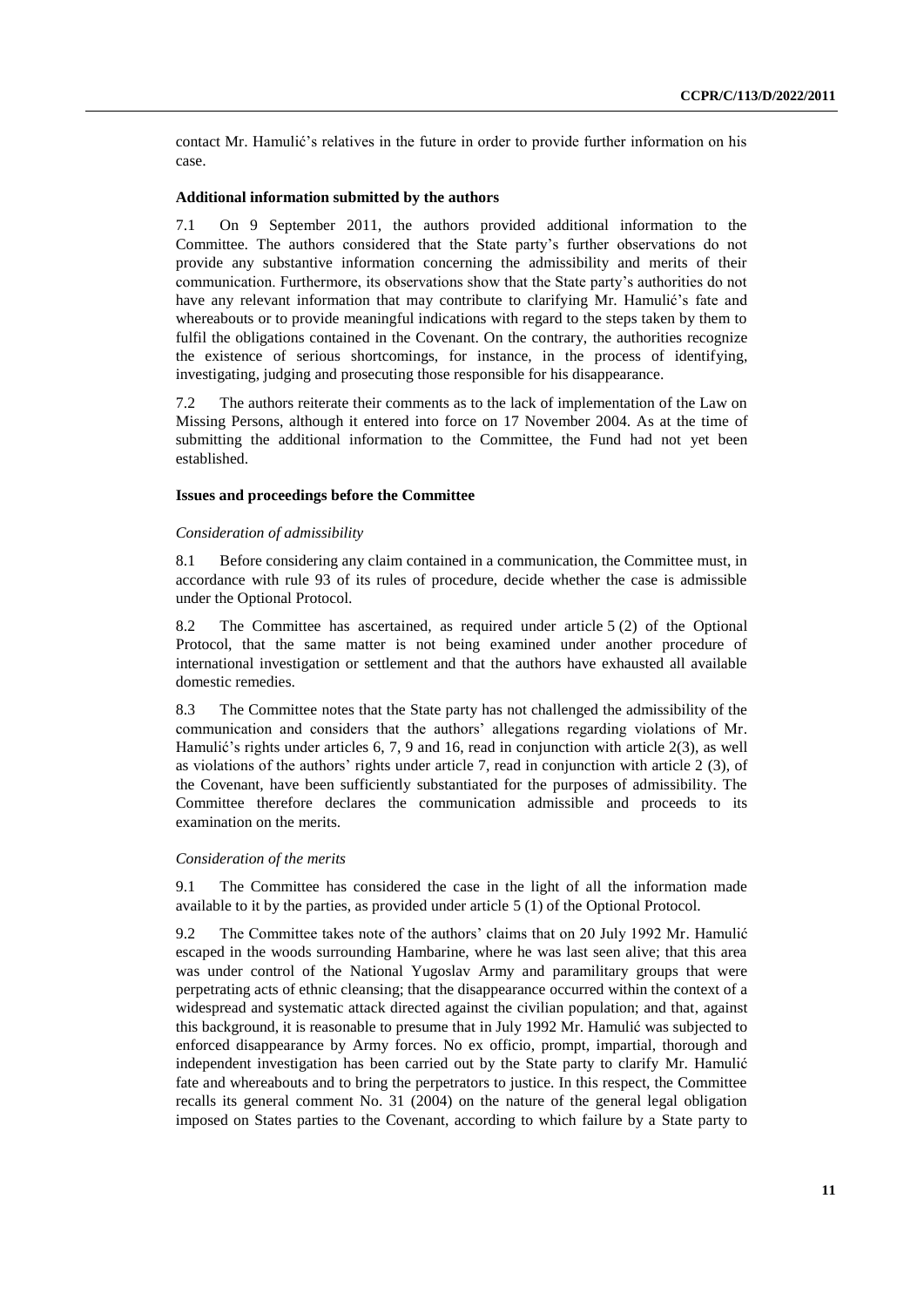investigate allegations of violations and to bring to justice perpetrators of certain violations (notably torture and similar cruel, inhuman and degrading treatment, summary and arbitrary killings and enforced disappearances) could, in and of itself, give rise to a separate breach of the Covenant.

9.3 The authors do not allege that the State party was directly responsible for the enforced disappearance of their son and brother, respectively. Indeed, the authors allege that the disappearance was initiated in the State party's territory by forces of the National Yugoslav Army. The Committee observes that the term "enforced disappearance" may be used, in an extended sense, to refer to disappearances initiated by forces independent of or hostile to a State party, in addition to disappearances attributable to a State party.<sup>17</sup> The Committee also notes that the State party does not contest the characterization of the events as an enforced disappearance.

9.4 The Committee notes the State party's information that it has made considerable efforts at the general level, in view of the more than 30,000 cases of enforced disappearance that occurred during the conflict. Notably, the Constitutional Court has established that the authorities are responsible for investigating the disappearance of the applicants' relatives, including Mr. Hamulić (see para. 2.9 above), and domestic mechanisms have been set up to deal with enforced disappearances and other war crimes cases (see para. 4.2 above).

9.5 Without prejudice to the continuing obligation of States parties to investigate all dimensions of an enforced disappearance, including bringing those responsible to justice, the Committee recognizes the particular difficulties that a State party may face in investigating crimes that may have been committed on its territory by the hostile forces of a foreign State. Therefore, while acknowledging the gravity of the disappearances and the suffering of the authors, because the fate or whereabouts of their missing son and brother has not yet been clarified and the culprits have not yet been brought to justice, the Committee considers that that in itself is not sufficient to find a breach of article 2 (3), of the Covenant in the particular circumstances of the present communication.

9.6 That being said, the authors claim that, at the time of the filing of their communication, more than 18 years after the alleged disappearance of their relative and more than 2 years after the judgement of the Constitutional Court of 13 May 2008, the investigative authorities had not contacted them for information regarding the disappearance of Mr. Hamulić. On 18 August 2010, the authors applied to the Constitutional Court and requested it to adopt a ruling establishing that the authorities had failed to enforce its decision of 13 May 2008. Nonetheless, the Constitutional Court has taken no decision and no action has been carried out by the authorities on Mr. Hamulić's case. The State party has provided general information on its efforts to find out the fate and whereabouts of missing persons and prosecute perpetrators. Nevertheless, it has failed to provide the authors or the Committee with specific and relevant information concerning the steps taken to establish Mr. Hamulić's fate and whereabouts, and to locate his mortal remains should he have died. The Committee further observes that the authorities have provided very limited and general information to the authors as to their relative's case. The Committee considers that authorities investigating enforced disappearances must give the

<sup>&</sup>lt;sup>17</sup> Compare article 7 (2) (i), of the Rome Statute of the International Criminal Court (defining enforced disappearance as including disappearances conducted by a political organization), with articles 2 and 3 of the International Convention for the Protection of All Persons from Enforced Disappearance (distinguishing between enforced disappearances conducted by States or by persons or groups acting with their authorization, support or acquiescence, and similar acts conducted by persons or groups acting without such authorization, support or acquiescence). See also communication No. 1956/2010, *Durić v. Bosnia and Herzegovina*, Views adopted on 16 July 2014, para. 9.3.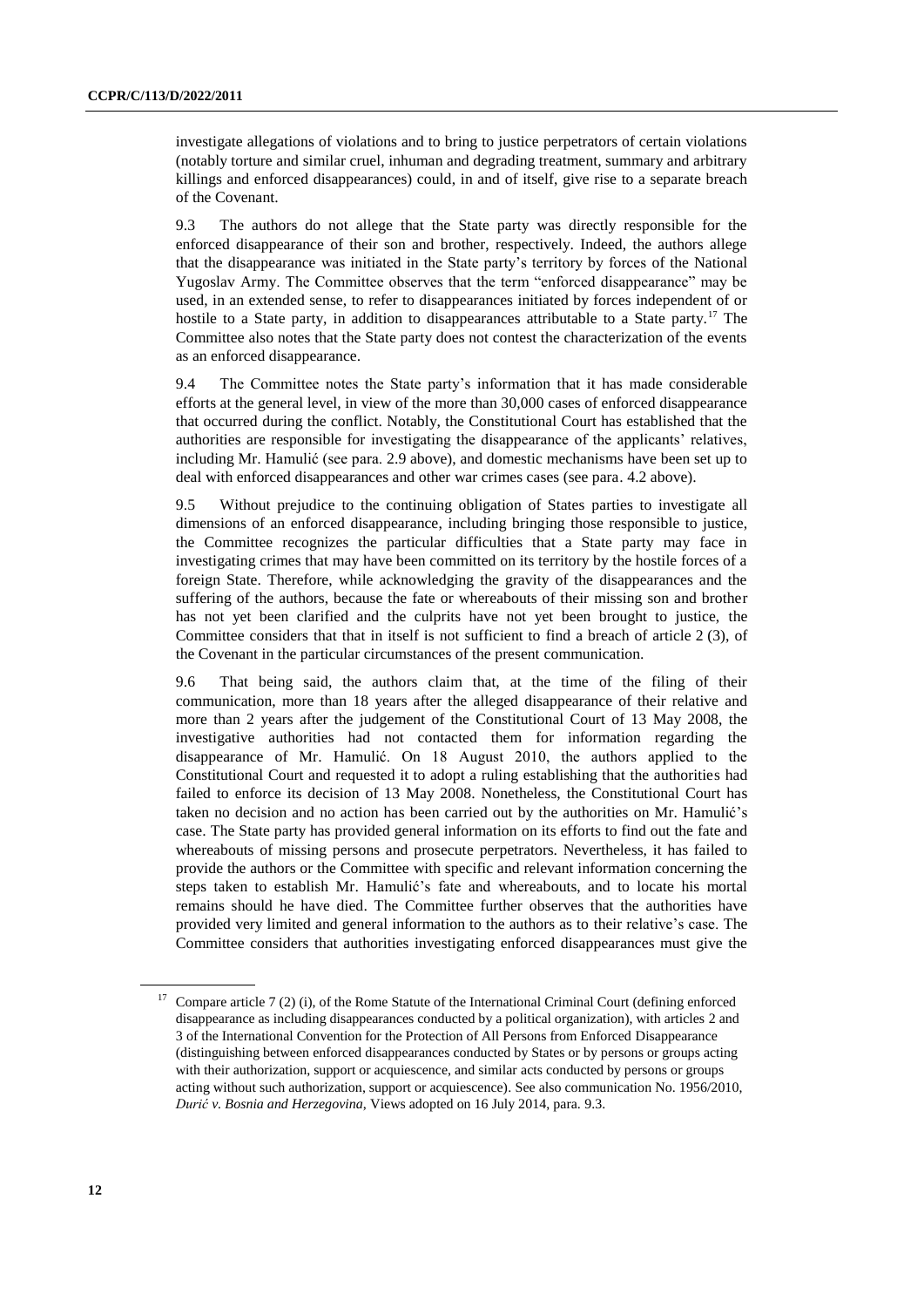families a timely opportunity to contribute their knowledge to the investigation, and that information regarding the progress of the investigation must be made promptly accessible to the families. It also takes note of the anguish and distress caused to the authors by the continuing uncertainty resulting from the disappearance of their relative. The Committee concludes that the facts before it reveal a violation of articles 6, 7 and 9, read in conjunction with article 2 (3), of the Covenant with regard to Mr. Hamulić, and of article 7, read in conjunction with article 2 (3), of the Covenant, with regard to the authors.

9.7 In the light of the above findings, the Committee will not examine separately the authors' allegations under article 16, read in conjunction with article 2 (3), of the Covenant.<sup>18</sup>

10. The Human Rights Committee, acting under article 5 (4) of the Optional Protocol, is of the view that the State party has violated articles 6, 7 and 9, read in conjunction with article 2 (3), of the Covenant, with regard to Mr. Hamulić, and of article 7, read alone and in conjunction with article 2 (3), with regard to the authors.

11. In accordance with article 2 (3) of the Covenant, the State party is under an obligation to provide the authors with an effective remedy, including (a) strengthening its investigations to establish the fate or whereabouts of Mr. Hamulić, as required by the Law on Missing Persons 2004, and having its investigators contact the authors as soon as possible to obtain information from them, so that they can contribute to the investigation; (b) strengthening its efforts to bring to justice those responsible for his disappearance, without unnecessary delay, as required by the national war crimes strategy; and (c) providing effective reparation to the authors, including adequate compensation and appropriate measures of satisfaction. The State party is also under an obligation to prevent similar violations in the future and must ensure, in particular, that investigations into allegations of enforced disappearance are accessible to the families of missing persons.

12. Bearing in mind that by becoming a party to the Optional Protocol the State party has recognized the competence of the Committee to determine whether there has been a violation of the Covenant and that, pursuant to article 2 of the Covenant, the State party has undertaken to ensure to all individuals within its territory and subject to its jurisdiction the rights recognized in the Covenant and to provide an effective remedy when it has been determined that a violation has occurred, the Committee wishes to receive from the State party, within 180 days, information about the measures taken to give effect to the present Views. The State party is also requested to publish the present Views and to have them widely disseminated in the three official languages of the State party.

<sup>18</sup> See *Selimović et al. v. Bosnia and Herzegovina*, para. 12.8.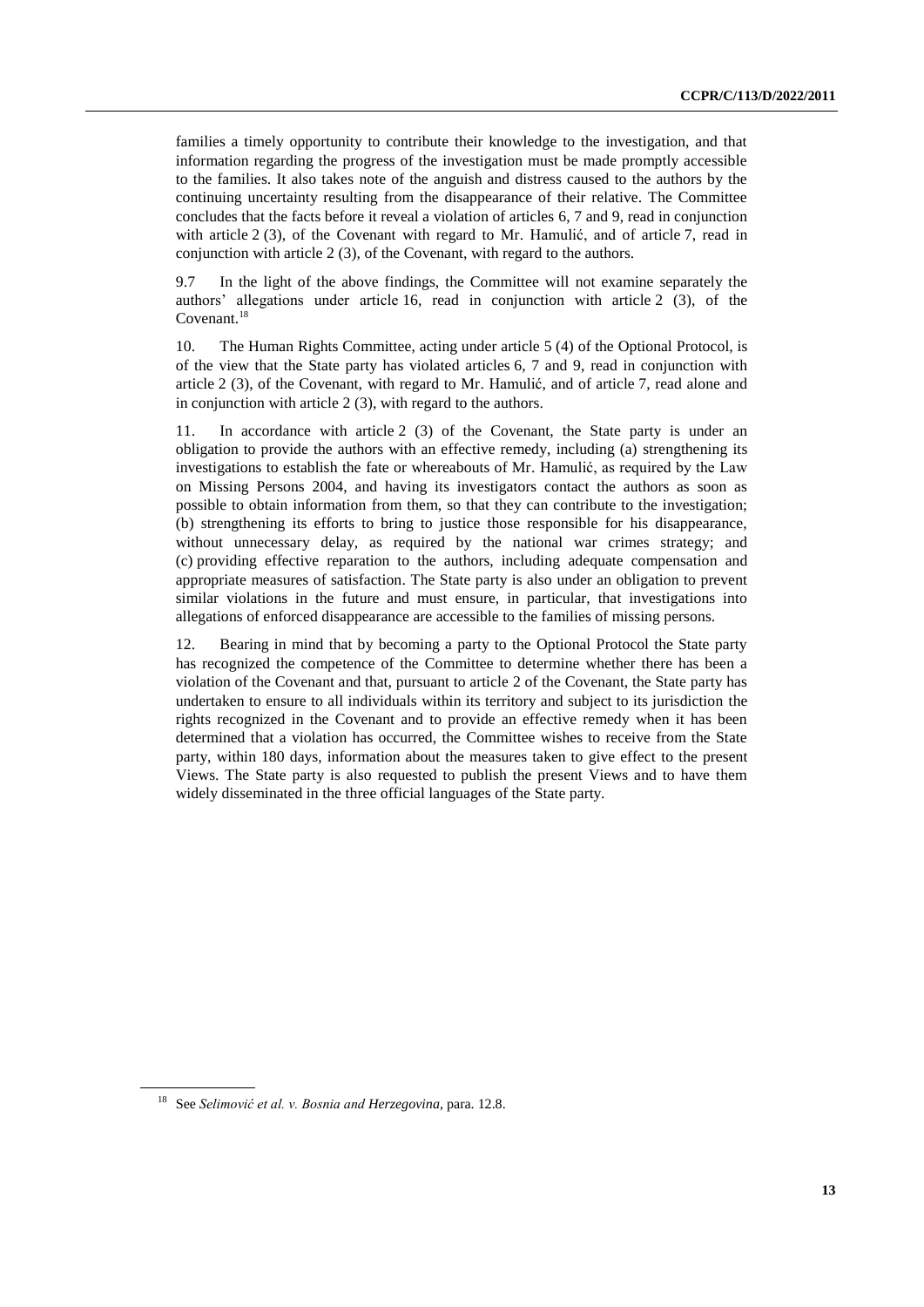## **Appendix I**

### **Individual opinion of Committee member Anja Seibert-Fohr (concurring)**

1. The main issue of this case is the extent to which Bosnia and Herzegovina incurred responsibility for insufficient remedies in response to an enforced disappearance that the authors of the communication do not attribute to the State party. The Committee has found a violation of articles 6, 7 and 9, read in conjunction with article 2 (3) of the Covenant, with regard to Husein Hamulić, and of article 7, read alone and in conjunction with article 2 (3), of the Covenant with regard to the authors. I concur with this conclusion, which is consistent with the Committee's earlier Views. I write separately to explain the legal reasons why the authors' additional claim under article 16, read in conjunction with article 2 (3), of the Covenant is not substantiated.

2. Pursuant to article 2 (3) (a), each State party undertakes to ensure that any person whose rights or freedoms are violated shall have an effective remedy. According to the Committee's long-established jurisprudence, article 2 (3) does not provide for an independent, free-standing right but can only be invoked by individuals in conjunction with other articles of the Covenant.<sup>a</sup> It requires an arguable, well-founded claim of a violation of a substantive right. $b$  Therefore, the author of a communication claiming a violation of article 2 (3), read in conjunction with article 16, of the Covenant needs to substantiate a claim against the respective State party under article 16 or otherwise relate it to the State party.

3. In the present case, the authors asked the Committee to find that the State party had violated the obligation to provide an effective remedy for a violation of article 16 of the Covenant. They did not allege that the enforced disappearance of Mr. Hamulić was attributable to Bosnia and Herzegovina but rather to armed forces that opposed it. Without a further basis for connecting the State party to the disappearance, the authors have not substantiated their claims that the State party violated article 16, read in conjunction with article 2 (3) of the Covenant.

4. This issue is different from the claims under articles 6, 7 and 9. The right to life, the prohibition of torture, cruel, inhuman or degrading treatment or punishment and the right to liberty and security of person require positive measures of protection irrespective of whether the actual atrocity is connected to the State party. It is implicit in article 7 that States parties have to take positive measures to ensure that private persons or entities do not inflict torture or cruel, inhuman or degrading treatment or punishment on others within their power. $\epsilon$  The nature of this obligation differs from that of article 16, which obliges States parties to guarantee the right to recognition as a person before the law. The fact that an enforced disappearance has occurred in the State's territory does not imply that the State party has violated article 16 when the disappearance is not attributable to it, nor does it

<sup>&</sup>lt;sup>a</sup> See *S.E. v. Argentina*, communication No. 275/88, para. 5.3.

b See *Kazantzis v. Cyprus*, communication No. 972/2001, para. 6.6.

 $c$  See general comment No. 31 (2004) on the nature of the general legal obligation imposed on States parties to the Covenant, para. 8.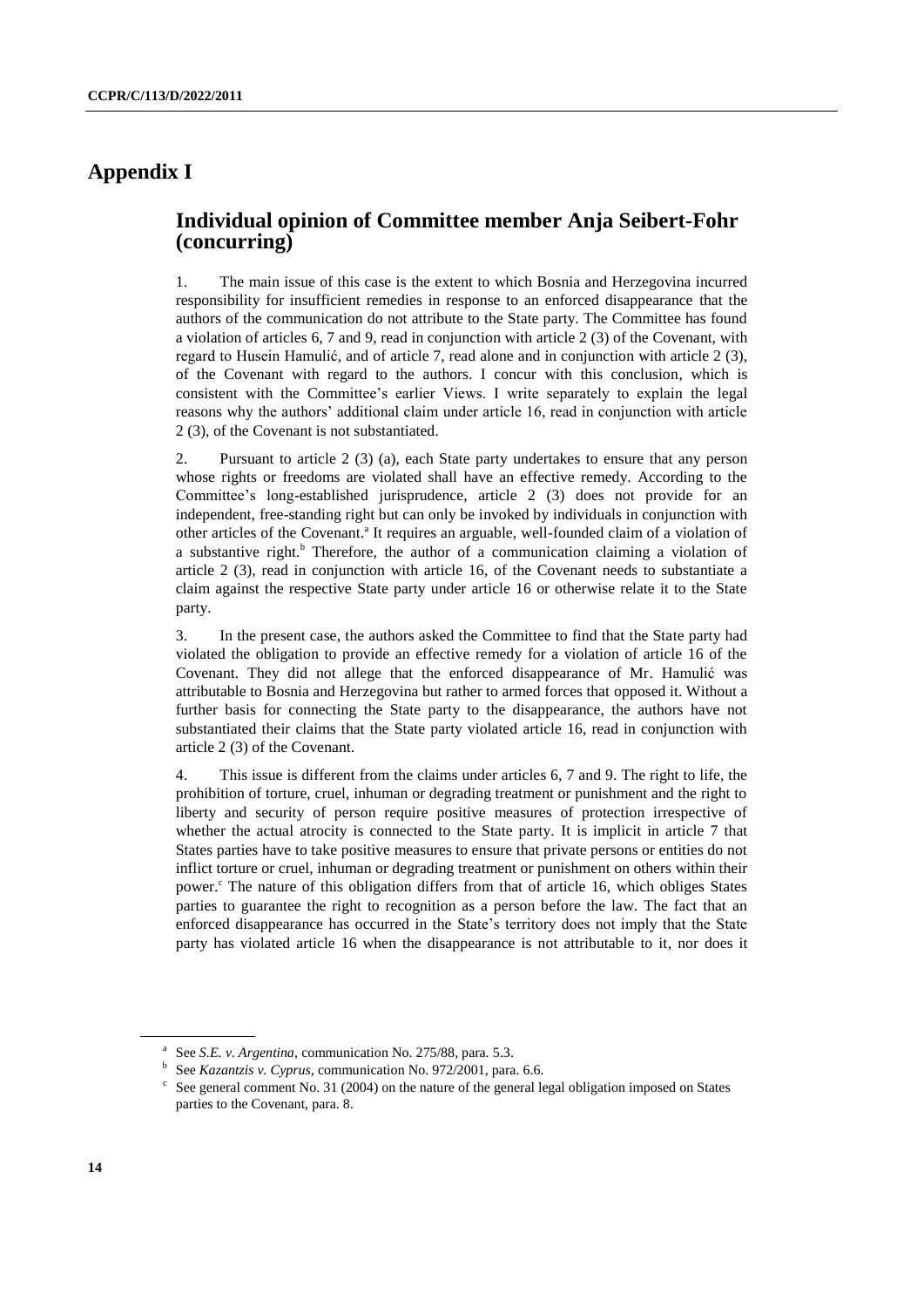provide a sufficient basis for finding a violation of article 16, read in conjunction with article 2 (3), of the Covenant.  $d$ 

5. I would like to emphasize that this conclusion is fully in line with the legal qualification of Mr. Hamulić's disappearance. The Committee explains in paragraph 9.3 of its Views that the term "enforced disappearance" may be used, in an extended sense, to refer to disappearances initiated by forces independent of or hostile to the State party, in addition to disappearances attributable to the State party. It would be erroneous to conclude from this that any such disappearance automatically renders a State responsible for a violation of article 16, irrespective of attribution and without a further basis for connecting the State party to the disappearance. The fact that an atrocity inflicted upon a victim can be described as an enforced disappearance does not automatically render a State party responsible under article 16 or generate additional obligations to provide effective remedies under article 2 (3) of the Covenant.

6. For the reasons outlined above, I would have preferred to explain that the claim under article 16, read in conjunction with article 2 (3), is not substantiated. But I recognize that the Committee defensibly chose not to reach this issue in this and prior cases. At any rate, I would like to emphasize that the Committee was not motivated by considerations of judicial economy, nor did it ignore the very serious nature of enforced disappearance as one of the most heinous human rights violations and the need for the effective protection for victims of enforced disappearance and their families. It is in recognition of the imperative need to take effective measures to respond to any such crime committed in the territory of a State that the Committee found a violation of articles 6, 7 and 9, read in conjunction with article 2 (3), of the Covenant, with regard to Mr. Hamulić, and of article 7, read alone and in conjunction with article  $2(3)$ , with regard to the authors. The Committee's holding therefore shows the highest respect for the suffering and most serious anguish imposed on Mr. Hamulić and his relatives.

7. As I have explained above, the Committee's conclusions, which focus on articles 6, 7 and 9, do not generally deny victims of enforced disappearance the protection of article 16, nor do the Committee's Views negate the significant value of the right to recognition as a person before the law. They are based on a careful analysis of the Covenant, in particular article 16, which considers the particularities of the case and gives due regard to the question of attribution. It is the role of the Committee to autonomously examine each communication on the basis of the Covenant and to determine whether the factual circumstances are appropriate for finding a violation of the Covenant by a State party rather than applying generalized notions or making routine findings on the basis of a notion that is not enshrined in the Covenant.<sup>e</sup> On the basis of this understanding, the Committee has found a violation of the right to recognition as a person before the law in several other cases of enforced disappearance which were actually conducted by the respective State authorities and I am confident that it will continue to do so when such claims are substantiated.

d See *Fatima Rizvanović and Ruvejda Rizvanović v. Bosnia and Herzegovina*, communication No. 1997/2010, appendix.

e See *Tahar Mohamed Aboufaied v. Libya*, communication No. 1782/2008, appendix II.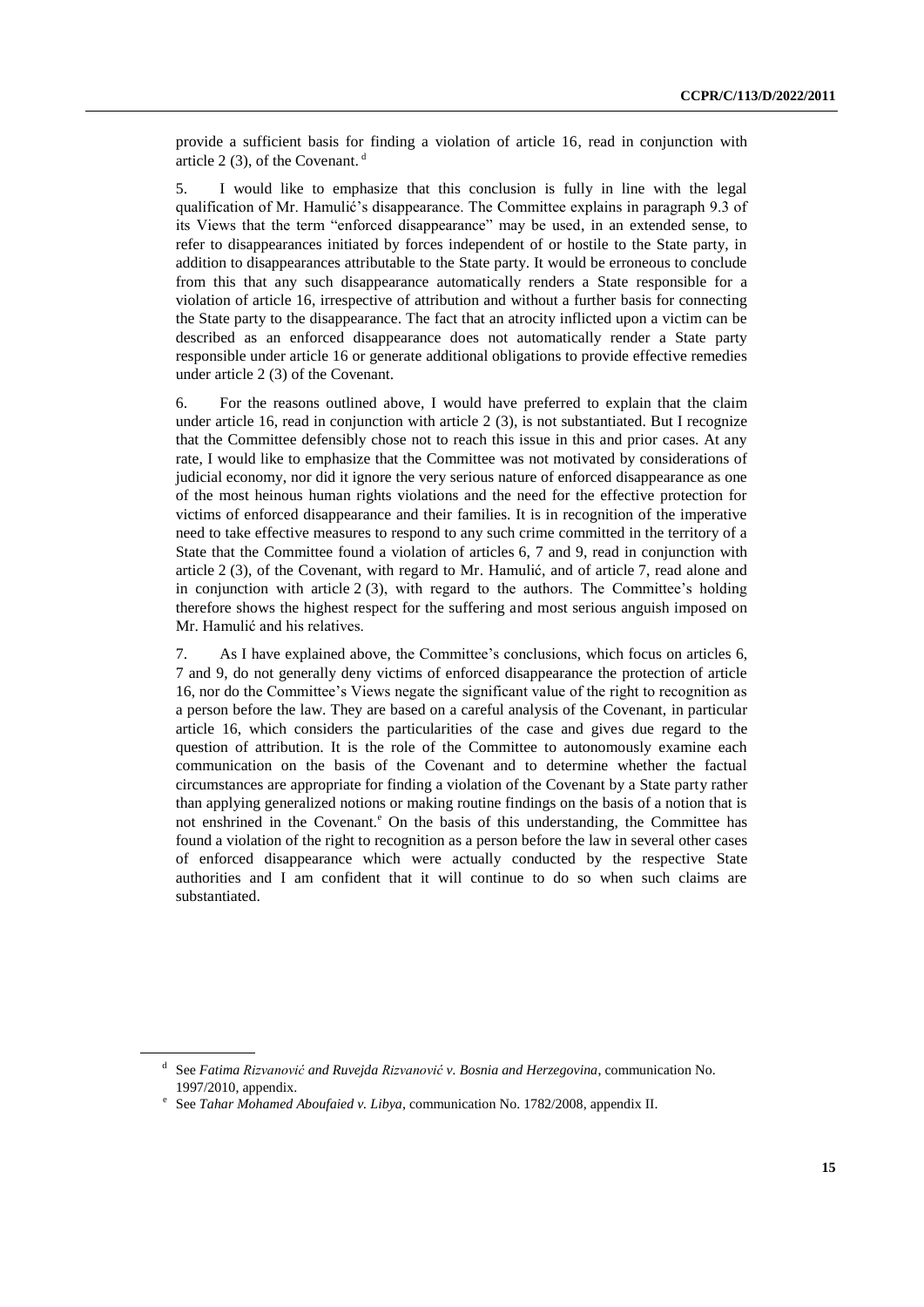# **Appendix II**

# **Separate opinion of Committee members Olivier de Frouville, Mauro Politi, Victor Manuel Rodríguez-Rescia and Fabián Omar Salvioli (partly dissenting)**

1. In paragraph 9.7 of its Views, the Committee decided not to examine separately the authors' allegations under article 16, read in conjunction with article 2 (3), of the Covenant. The Committee appears to be seeking to apply the principle of economy of means: "In the light of the above findings, the Committee will not examine separately". In other words, it considers that the substance of the authors' claims was already taken into account by the Committee in its review of the State party's compliance with articles 6, 7 and 9 of the Covenant, of which it was found to be in violation in paragraph 9.6. However, this is not what emerges from a reading of the authors' conclusions, who do not cite article 16 as a subsidiary argument but rather as an independent claim and who, moreover, by referring to the Committee's own jurisprudence in other cases of enforced disappearance, find a violation of article 16.<sup>a</sup> Therefore, there were no grounds for applying the principle of economy of means.

2. However, it is the merits of the Committee's decision that seem to us open to criticism: on one hand, the Committee admits that the events in question fit the description of "enforced disappearance" (see para. 9.3) and, on the other, it considers that there was no need to rule on the alleged violation of article 16, read in conjunction with article 2 (3). However, in our view, the two claims cannot both be correct, as we believe that any enforced disappearance necessarily entails a violation of article 16.

3. Article 16 reaffirms the right of everyone to "recognition everywhere as a person before the law". The travaux préparatoires of the Universal Declaration of Human Rights and the International Covenant on Civil and Political Rights make it possible to establish that the concept of "legal personality" covers not merely the capacity of individuals to act, which goes with the recognition of the right to conclude contracts and contractual responsibility, but rather the fact, for any person, of being recognized as a subject of rights and holder of individual rights and obligations.<sup>b</sup> In this regard, article 16 is undoubtedly one of the most direct expressions of the principle of respect for the dignity of the human person in international human rights law: the very fact of being human entails the right to recognition of legal personality, independently of even the legal capacity accorded to the person (for example, infants have the right to legal personality even if they have a limited capacity that means that they do not enjoy all rights). However, as the Working Group on Enforced or Involuntary Disappearances has emphasized, enforced disappearance is a prime example of the violation of the right to

<sup>a</sup> The authors cite communications No. 1495/2006, *Zohra Madoui v. Algeria*, 1 December 2008, para. 7.7, and No. 1327/2004, *Grioua v. Algeria*, 16 August 2007, para. 7.9.

<sup>&</sup>lt;sup>b</sup> Albert Verdoodt, "Naissance et signification de la Déclaration universelle des droits de l'homme" (Louvain-Paris, Société d'études morales, sociales et juridiques, Editions Nauwelaerts, 1964), pp. 108-111. Manfred Nowak, *United Nations Covenant on Civil and Political Rights: CCPR Commentary* (Kehl, N.P. Engel, 1993), pp. 282-283.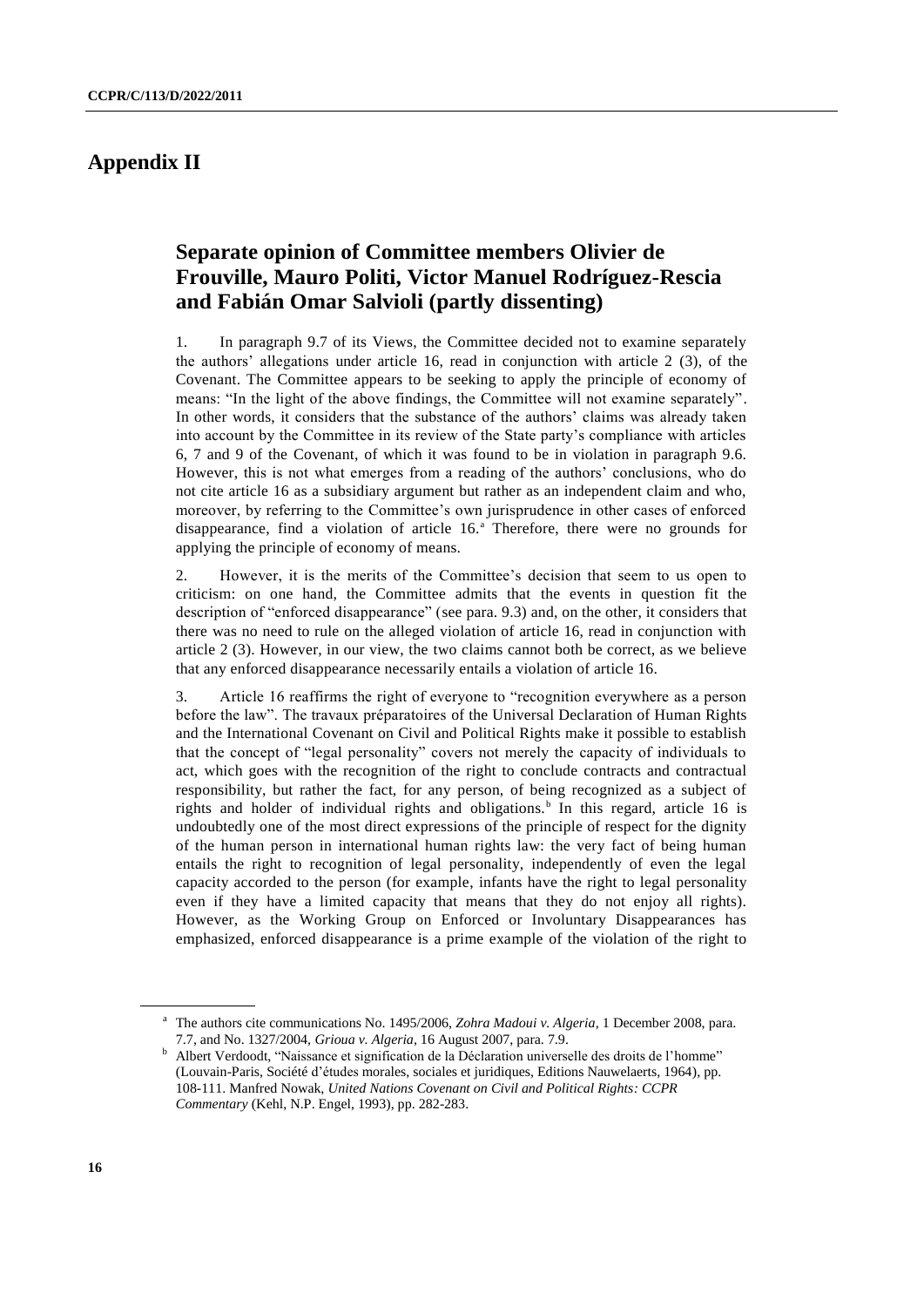recognition of legal personality.<sup>c</sup> In its first report, the Working Group considered that the practice of enforced disappearance violated this right, among others, and it has never changed its position (see E/CN.4/1435, para. 184). The Declaration on the Protection of All Persons from Enforced Disappearance recognizes this link, in article 1 (2): "Any act of enforced disappearance places the persons subjected thereto outside the protection of the law. ... It constitutes a violation of the rules of international law guaranteeing, inter alia, the right to recognition as a person before the law."

4. It is true that, for some time, the Committee seemed unwilling to take this dimension into account. It was not until 2007 that it decided, concerning the conclusions of a claimant, to declare a violation of article 16 in connection with an enforced disappearance.<sup>d</sup> The decision on this ground was followed two years later by the Inter-American Court of Human Rights in the case of *Anzualdo-Castro v. Peru*.<sup>e</sup> It was to encourage and further this trend in case law that the Working Group decided in 2011 to adopt the general comment on the right to recognition as a person before the law in the context of enforced disappearances. In paragraphs 1 and 2 of the general comment, the Working Group draws a connection between the right to recognition as a person before the law and one of the constituent elements of enforced disappearance, i.e. the fact that the person is placed "outside the protection of the law":

This means that not only the detention is denied, and/or the fate or the whereabouts of the person are concealed, but that while deprived of his/her liberty, this person is denied any right under the law, and is placed in a legal limbo, in a situation of total defencelessness.

Enforced disappearances entail the denial of the disappeared person's legal existence and, as a consequence, prevent him or her from enjoying all other human rights and freedoms. The disappeared person may keep his or her name, at least when the birth has been registered (and except in cases when the true identity of children, who have been taken away from their parents, is falsified, concealed or destroyed), but he/she is not shown in the record of detainees; neither is the name kept in the registers of deaths. The disappeared is de facto deprived of his or her domicile. His/her properties become frozen in a legal limbo since no one, not even the next-of-kin, may dispose of that patrimony until the disappeared appears alive or is declared dead, that is a "non-person".

5. Placing a person outside the protection of the law is the key element that differentiates an enforced disappearance from certain forms of deprivation of liberty, during which the right of a third person to obtain information on the detention is sometimes greatly restricted. Articles 18, 19 and 20 of the International Convention for the Protection of All Persons from Enforced Disappearance seek to clarify the rules governing this right to information on the part of third parties, thus setting out the outline of a kind of habeas data. In particular, article 20 (1) reads as follows:

Only where a person is under the protection of the law and the deprivation of liberty is subject to judicial control may the right to information referred to in article 18 be restricted, on an exceptional basis, where strictly necessary and where provided for by law, and if the transmission of the information would

 $c$  General comment on the right to recognition as a person before the law in the context of enforced disappearances, para. 42.

<sup>d</sup> Communications No. 1328/2004, *Kimouche v. Algeria* and No. 1327/2004, *Grioua v. Algeria*, 10 July 2007, paras. 7.8. and 7.9.

<sup>&</sup>lt;sup>e</sup> Inter-American Court of Human Rights, Series C, No. 202, judgement of 22 September 2009, paras. 90-91.